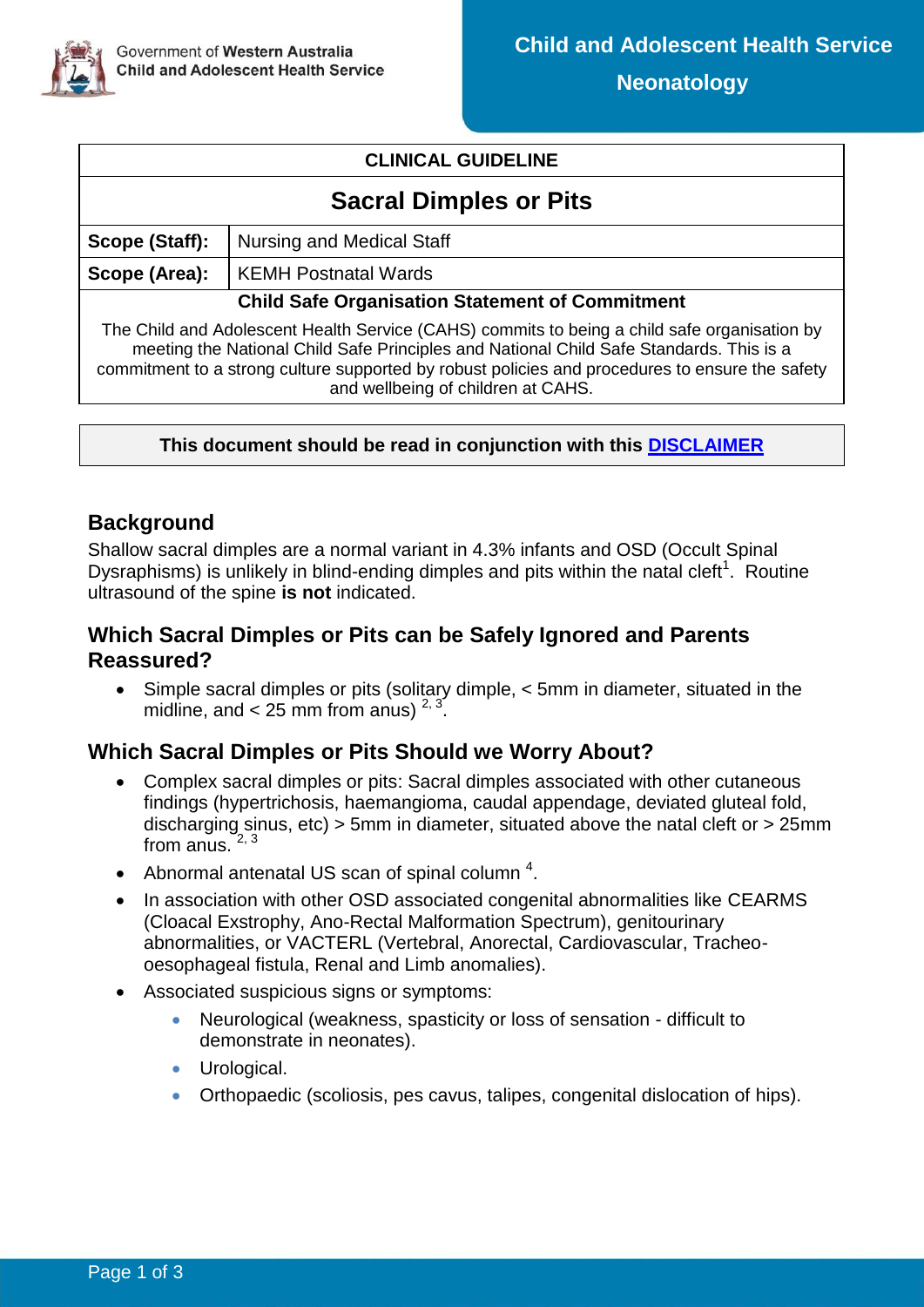# **Figure 1: Suggested protocol for ultrasound spine in a neonate with sacral dimple or pit**